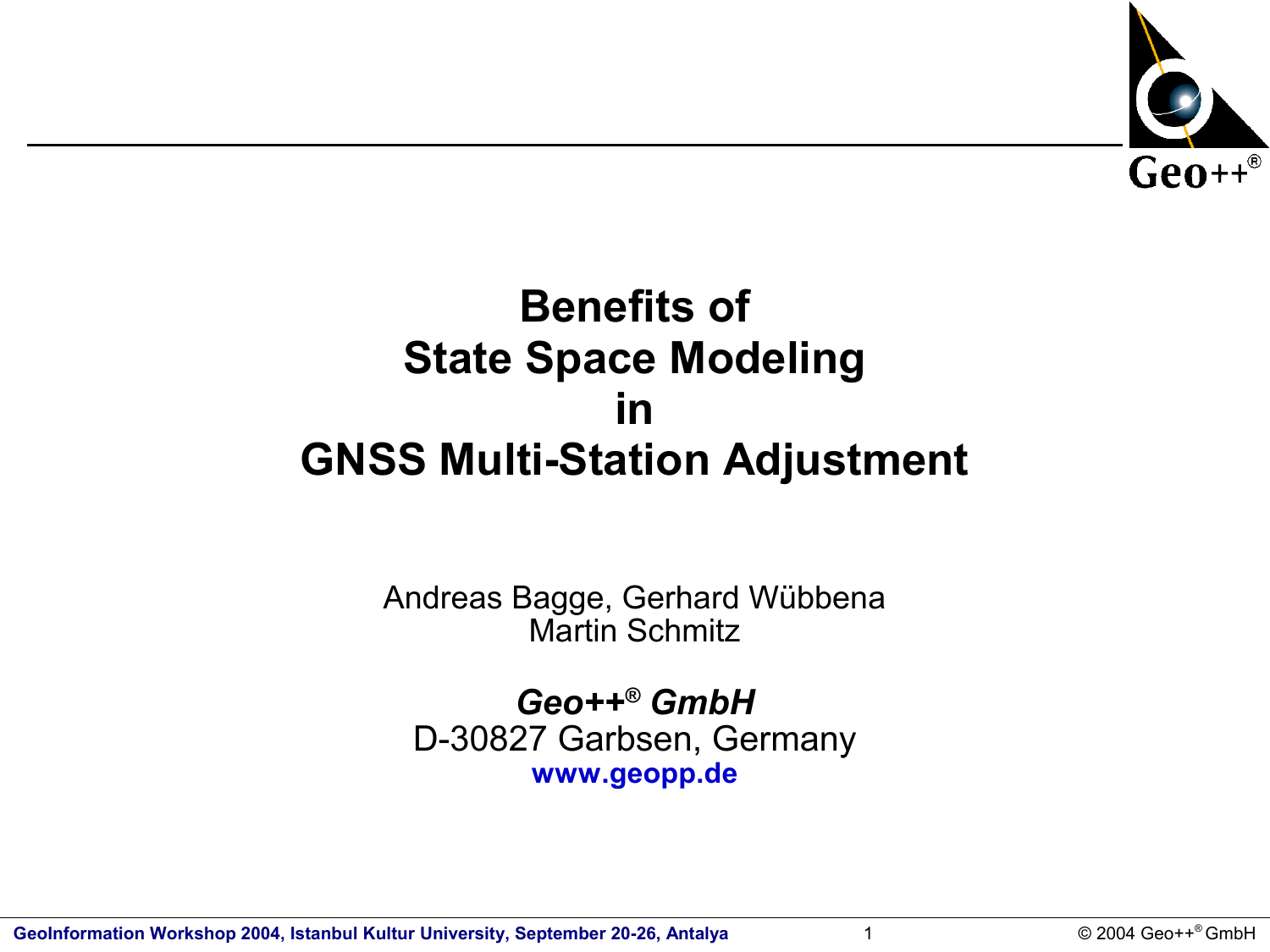### **Content**



- Introduction
- State Space Model
	- Examples
- State Space Representation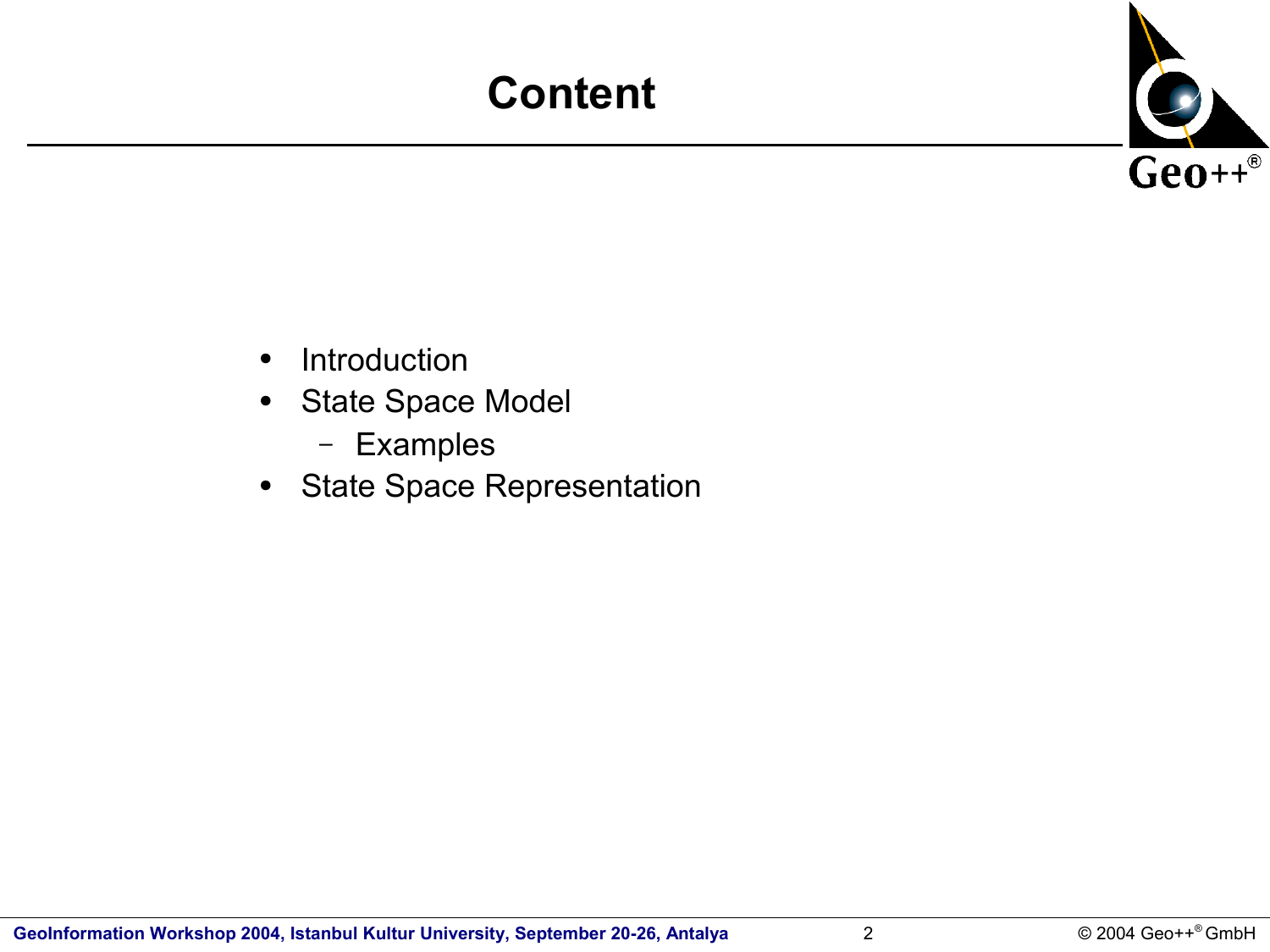## **Network RTK: Network Tasks**



- primary task (pre-requisite)
	- carrier phase ambiguity resolution within network through adequate modeling
	- determine distance (and site) dependent errors
		- minimum number (density) of reference stations
		- ambiguity free distance dependent errors required
			- -> State Space Model
- secondary task
	- represent network information to be used by rovers
		- distance dependent errors
		- reference station dependent errors
			- -> State Space Representation
			- -> Observation Space Representation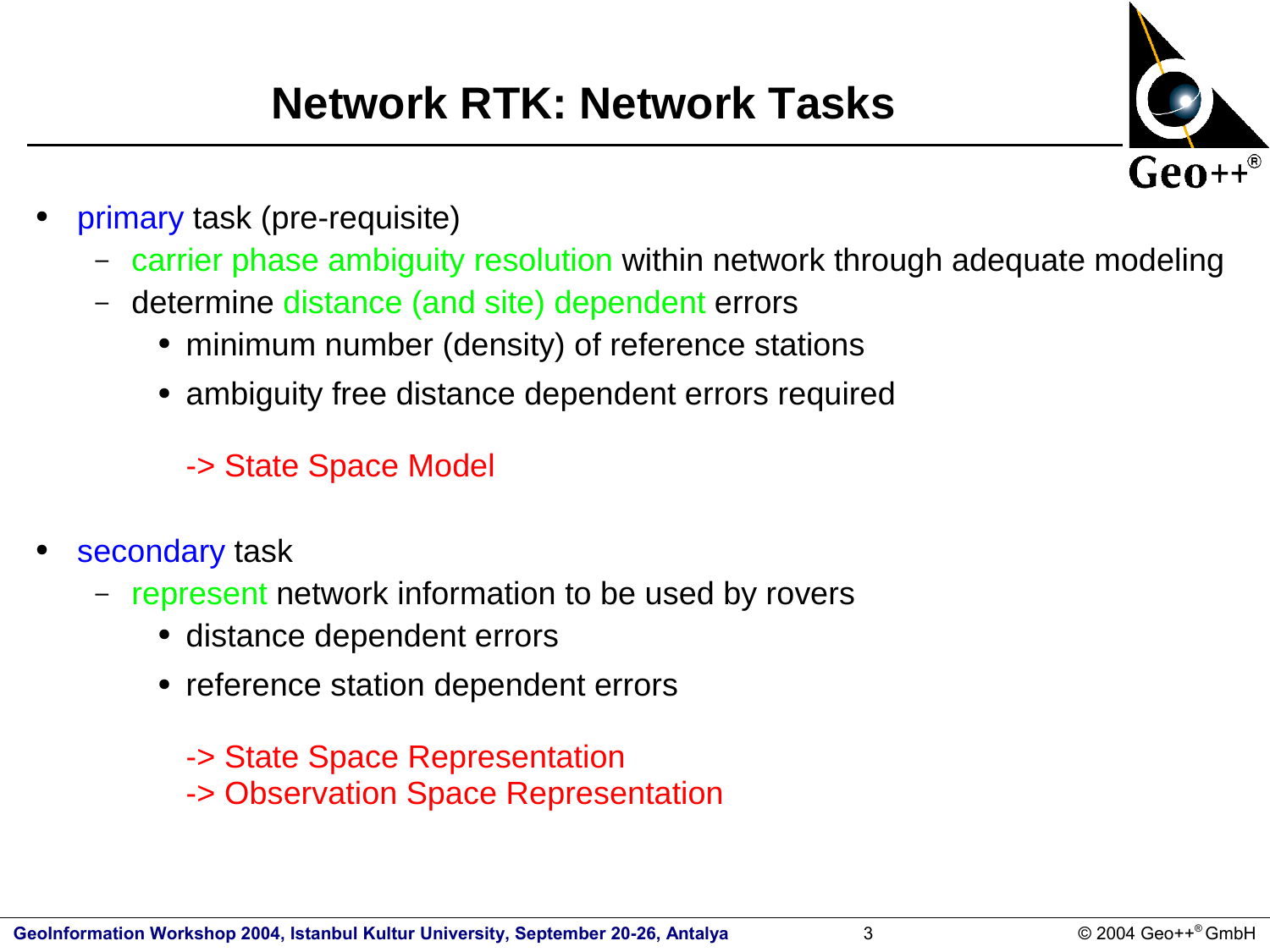

# State Space Model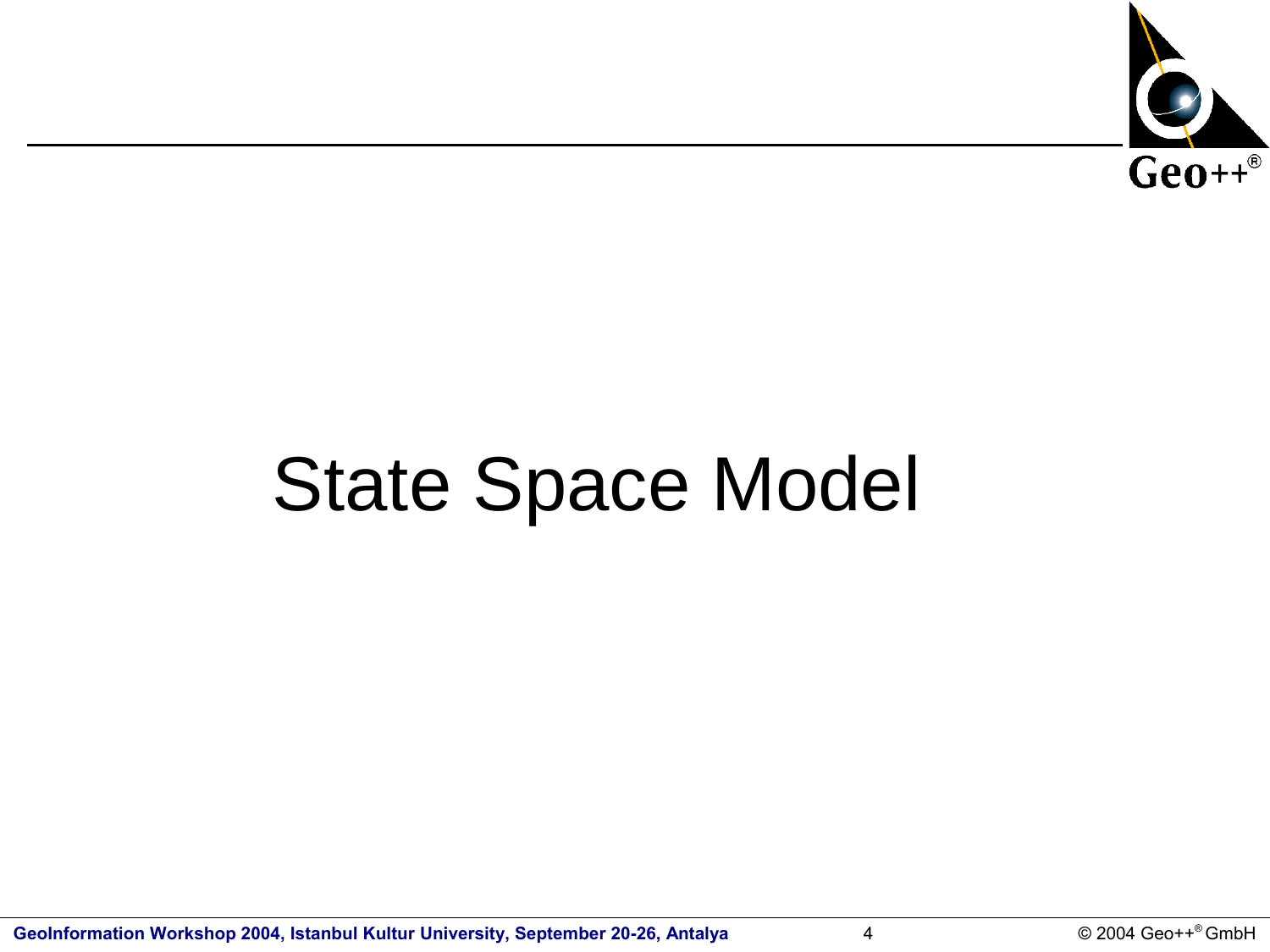

- Idea: model ERROR SOURCES instead of ERROR INFLUENCE
	- Error Influence: observation space
	- Error sources: state space
- all error sources build up the State Space Model (SSM) of current status of all GNSS error sources
- **State Space Model consists of** 
	- model algorithms
	- model parameters
- Model Parameters consist of
	- state vector of unknown parameters
	- complete variance/covariance matrix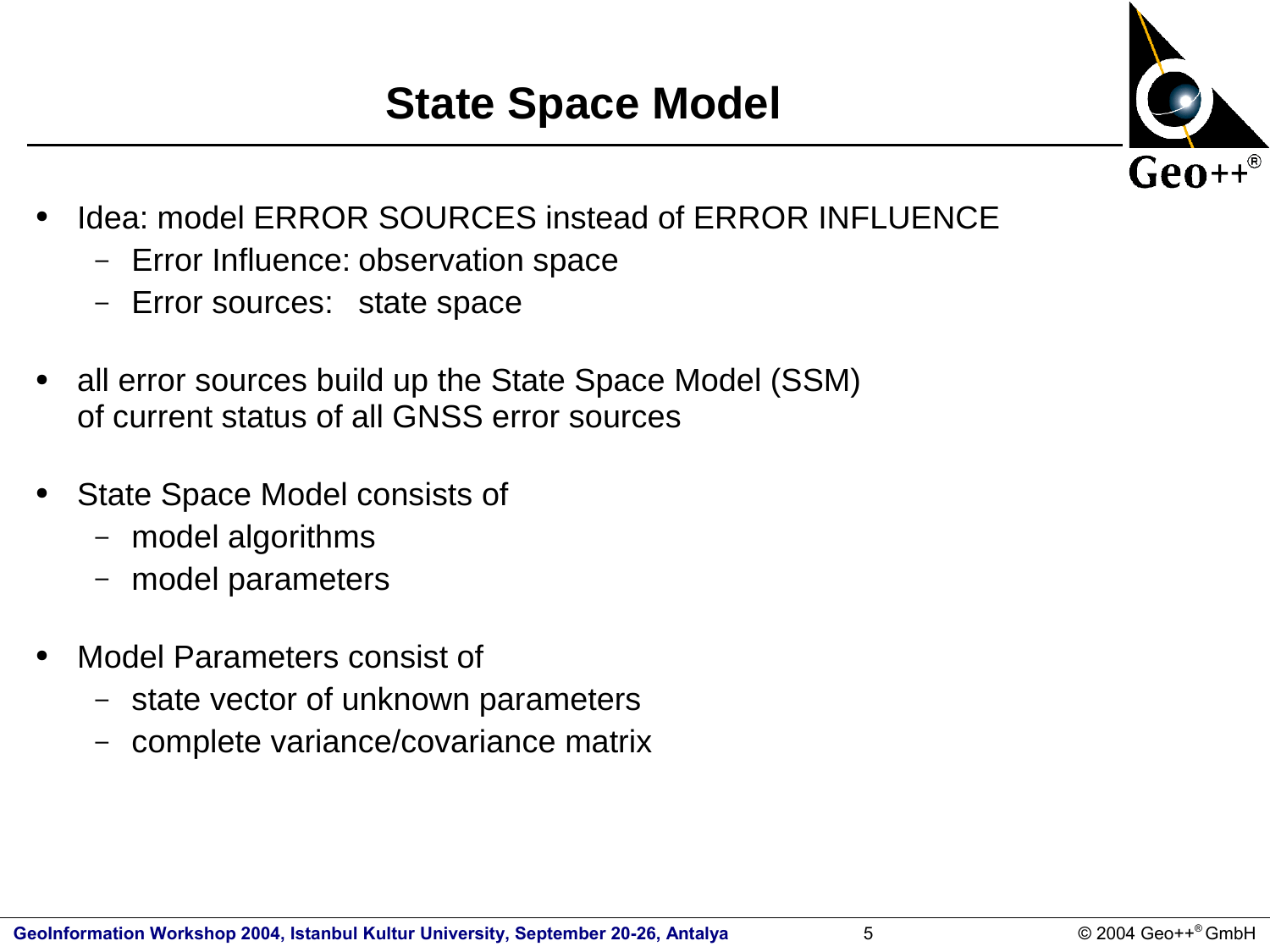

#### **State Space Model: Advantages**

- better representation of real physics
- separation of error sources with similar influence
	- ionosphere <-> L1/L2 group delay
	- troposphere <-> orbit
	- station multipath <-> antenna PCV
	- etc.
- redundancy
	- all stations contribute to error state
- prediction in time
	- low elevation ambiguity fixing
		- -> increased availability
- prediction in space
	- sparse networks
		- -> reduced costs
	- extrapolation
- special tasks
	- monitoring of moving reference stations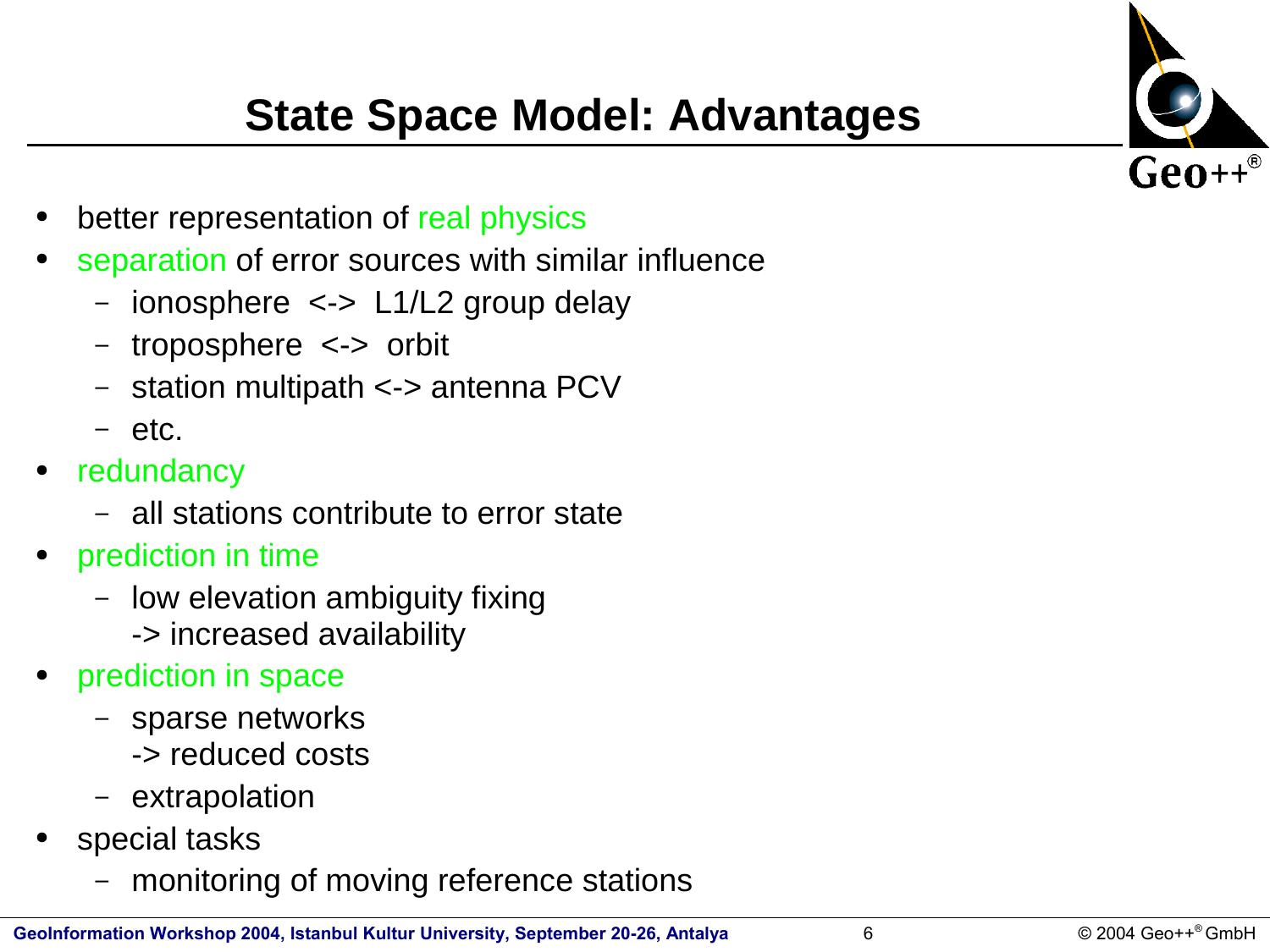# **GNSMART: Redundancy**



- Networks with large number of observing stations
	- make use of high redundancy through rigorous multi-station adjustment
- $\equiv$   $\Rightarrow$  Benefits
	- increase inter-station distance: Sparse RTK Networks
	- determine/reduce site dependent errors (Multipath)
	- improve accuracy of state information
	- improve reliability of state information
	- improve availability of state information
		- Lower elevation mask for ambiguity fixing for rising satellites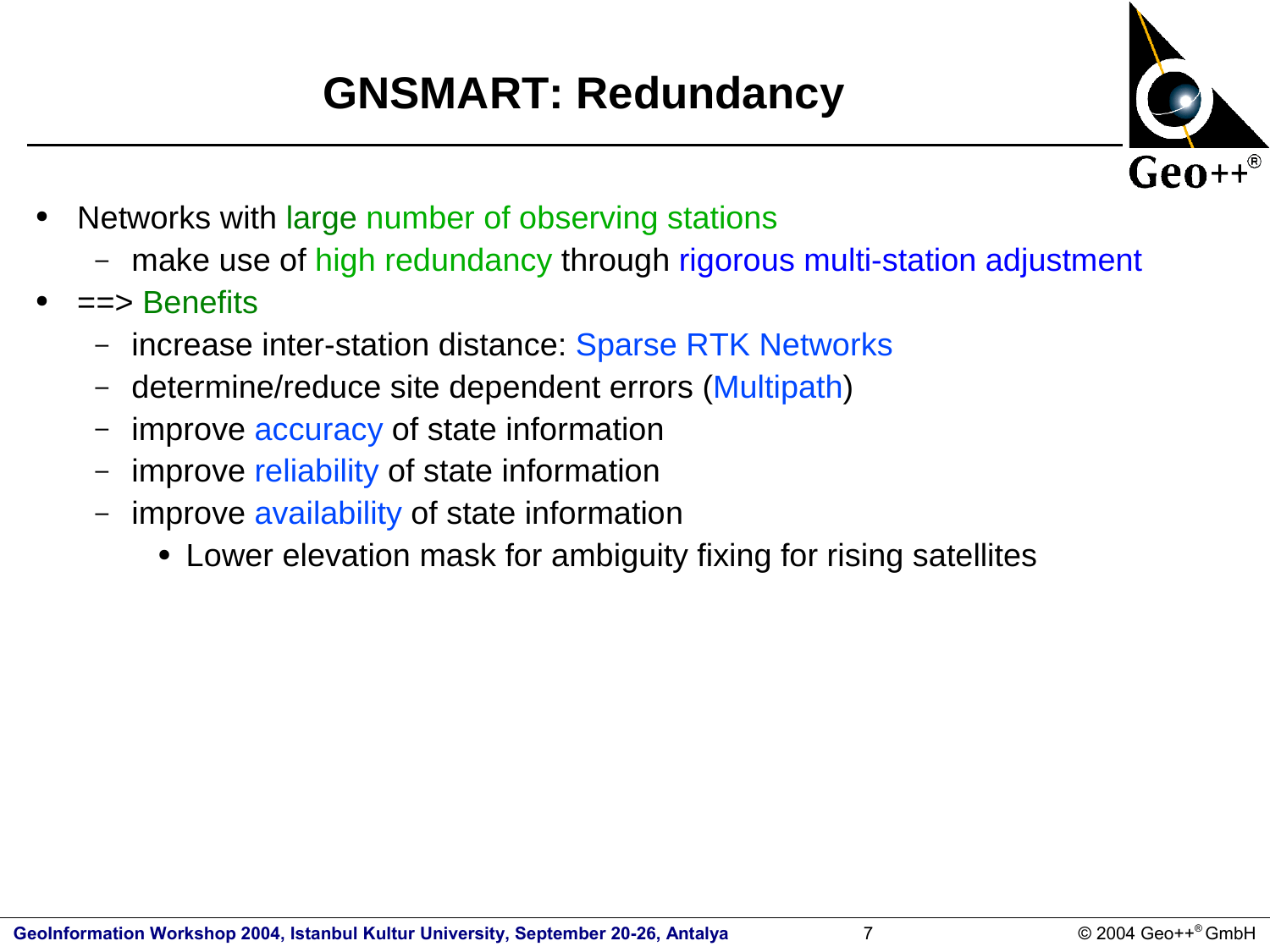# **GNSMART: Network Size**



- Networks with increased network size
	- better de-correlation of state parameters
		- orbits, troposphere, clocks
		- ionosphere, signal delays
	- Benefits
		- state space representation (Standards ?)
		- state parameter exchange
		- wide range coverage
		- use of wide range communication media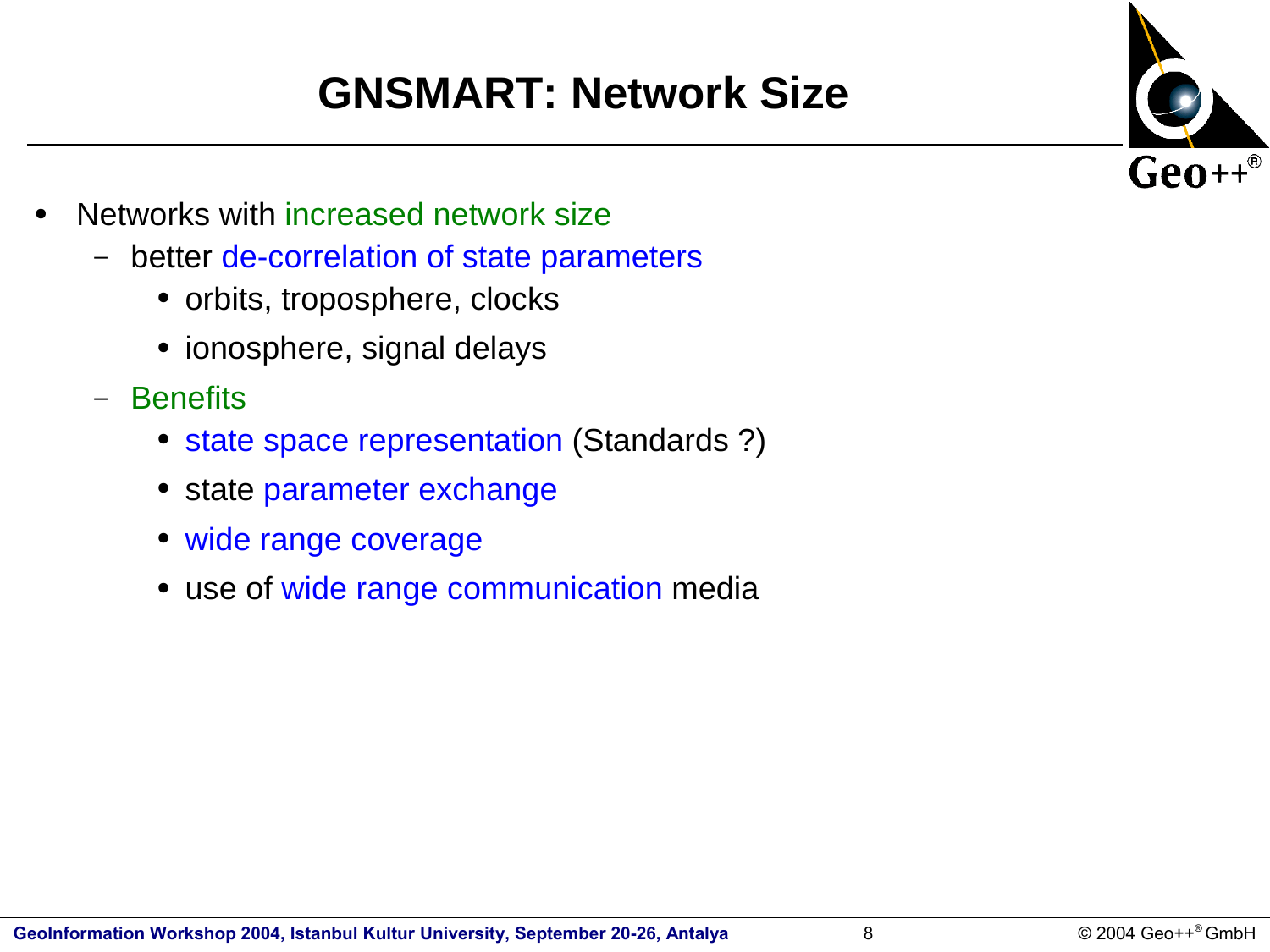# **Hierarchical + Cooperating Networks**



- Exchange of state parameters including variance/covariance matrixes allows rigorous combination of networks:
	- Hierarchical networks
		- take advantage of better de-correlation of state parameters in large scale networks
		- provide network RTK service from small scale networks with higher density
	- Cooperating networks
		- increase combined network size (state parameter de-correlation)
		- increase network performance through higher redundancy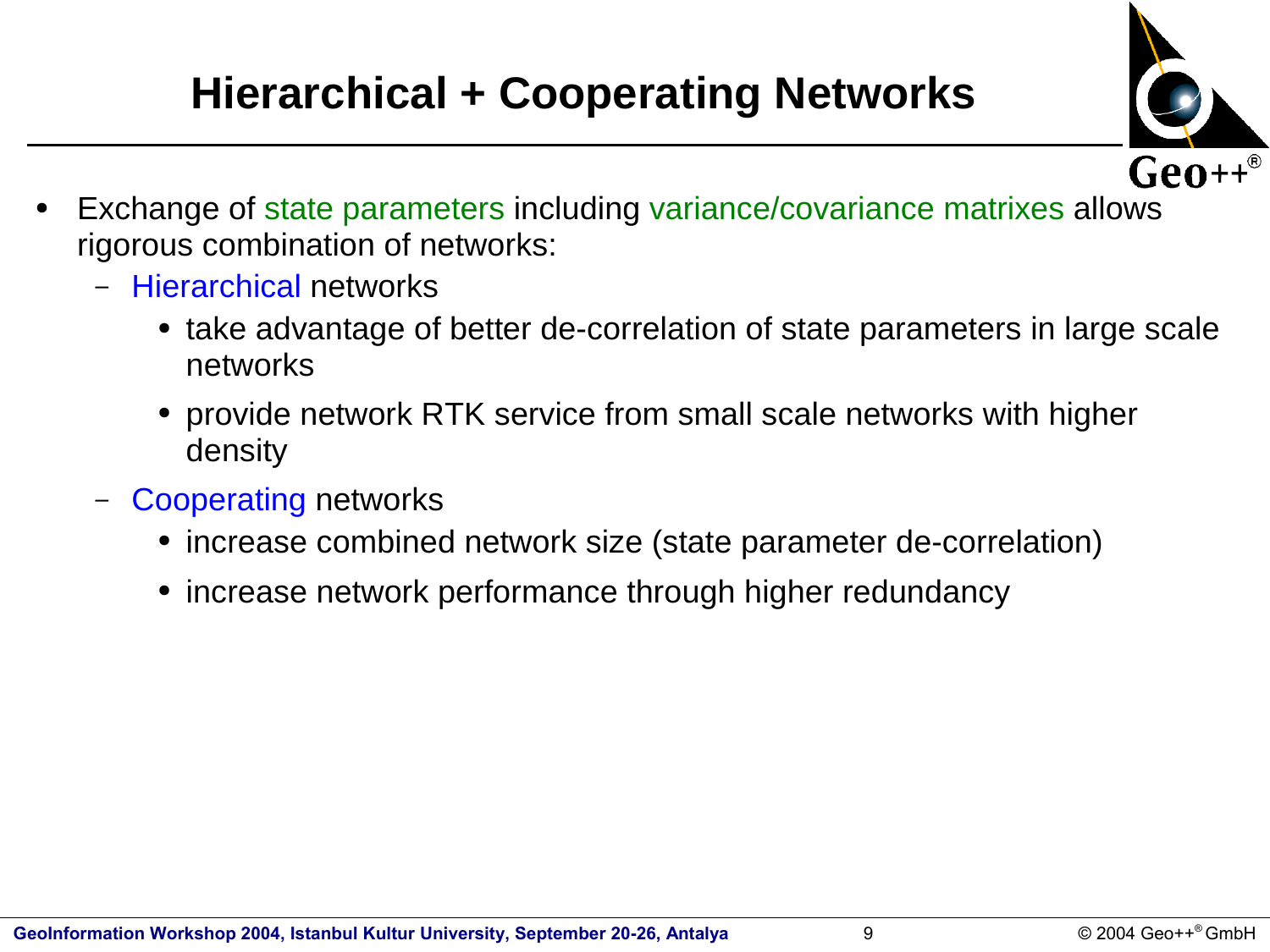

# Examples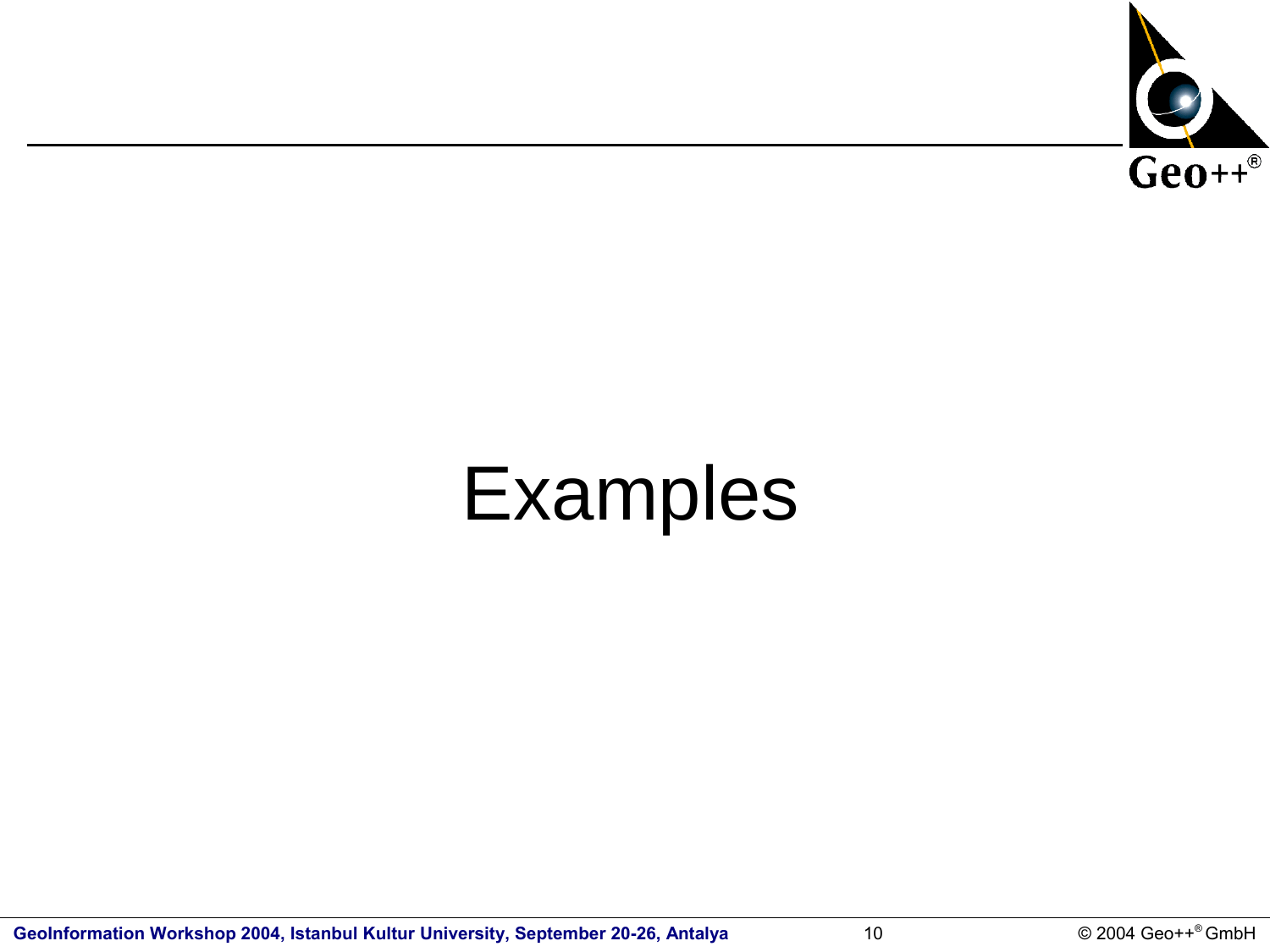#### $@$  2004 Geo++® GmbH

## **Robust from Redundancy**

- robust against single reference station
	- failure or
	- errors
- all state parameters can be estimated even if one stations is off
- only small reduction in accuracy and availability (TTFA)



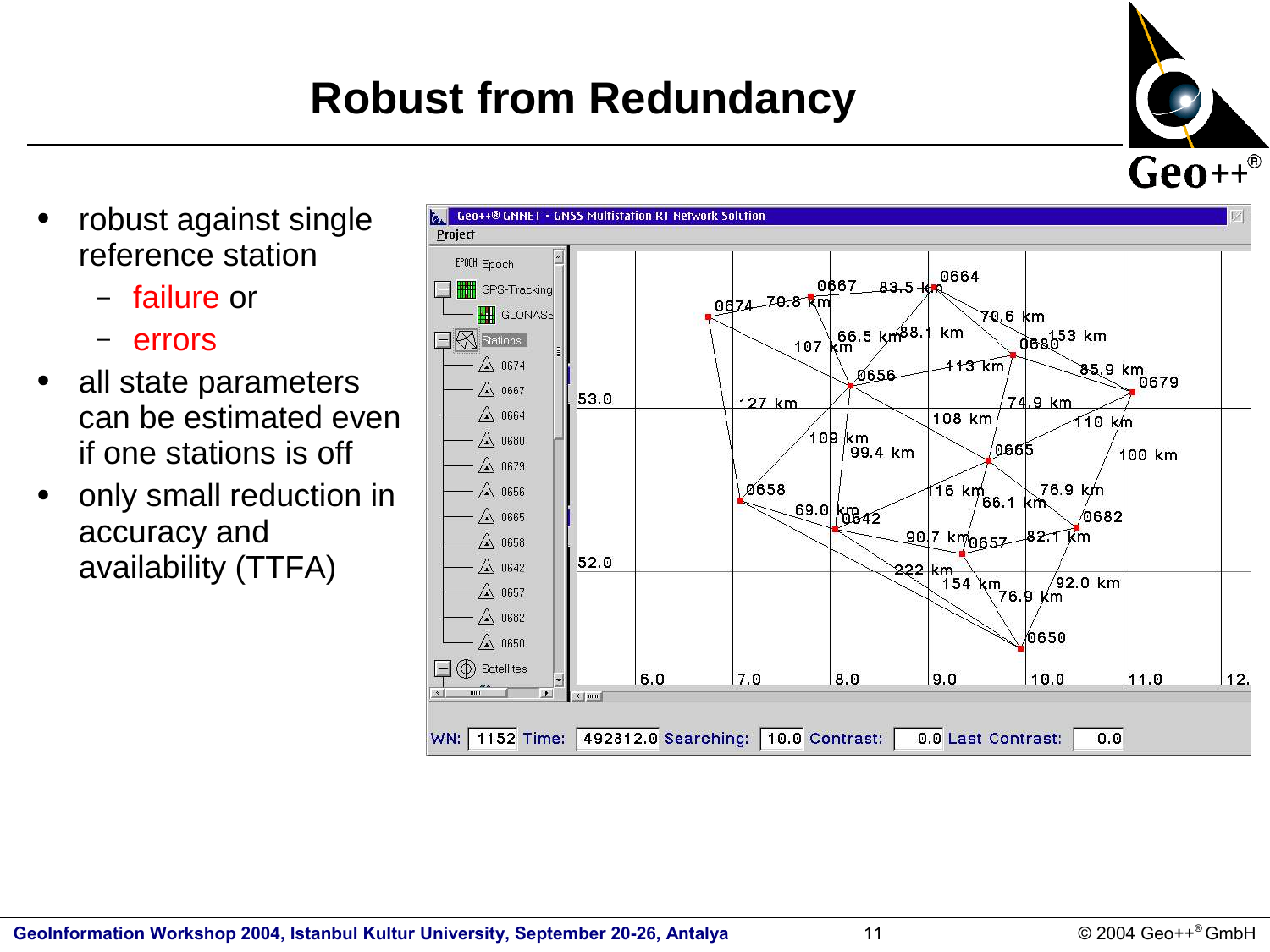# **GNSMART: Sparse RTK Network**



Example: SAPOS Niedersachsen

- complete area 300 x 400 km
- normally: 45 reference stations 40 to 70 km
- reduced to: 8 reference stations 96 to 222 km
- **State Space Model** (SSM) FKP mode



#### **-> no problem for GNSMART network**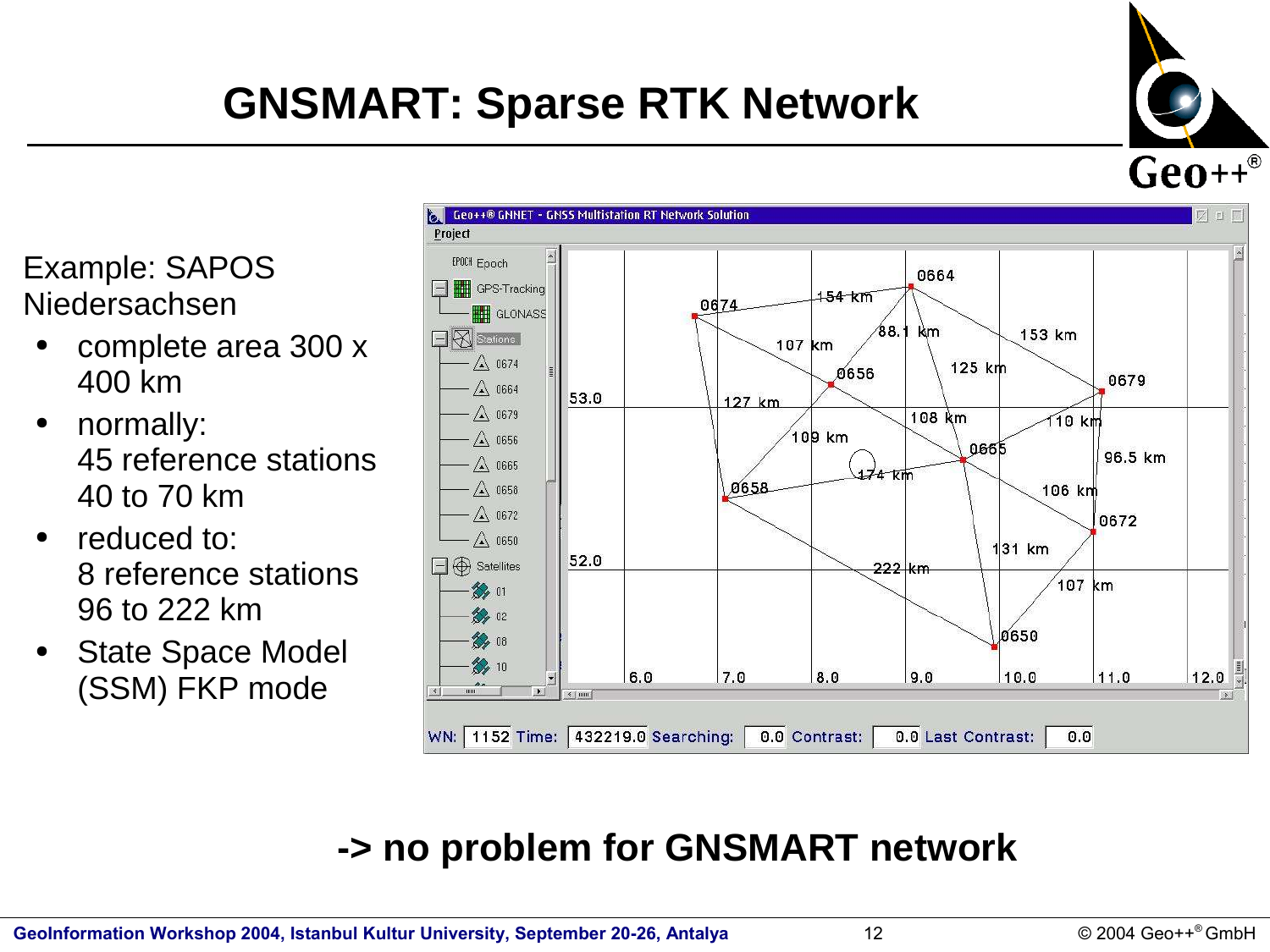#### **GNSMART: Sparse RTK Network SAPOS Lower Saxony (8 Stations)**



- Rover 0654, 354 fixes over 12 h with stochastic trop.
- 65.4 km distance to closest reference station



Northing +/- 13,0 mm Easting +/- 8,6 mm Height +/- 18,9 mm

#### **-> still good accuracy for 2D, height acceptable**

**GeoInformation Workshop 2004, Istanbul Kultur University, September 20-26, Antalya**  $13$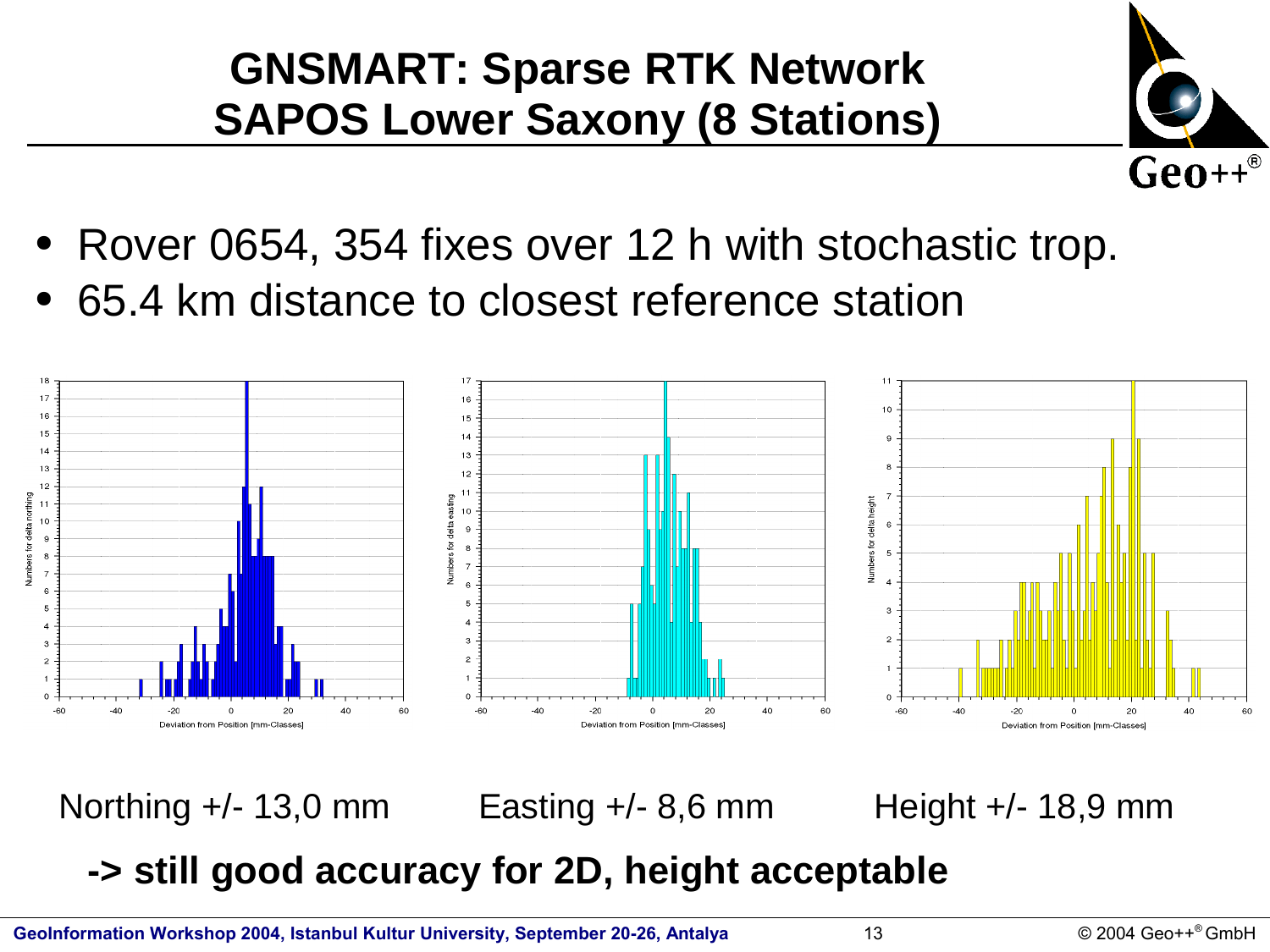### **GNSMART: Sparse RTK Network SAPOS Lower Saxony (8 Stations)**



- TTFA (time to fix ambiguity) histogram
- 583 fixes
- Mean 43 s
- rover with stochastic troposphere



#### **-> significantly increased TTFA on rover**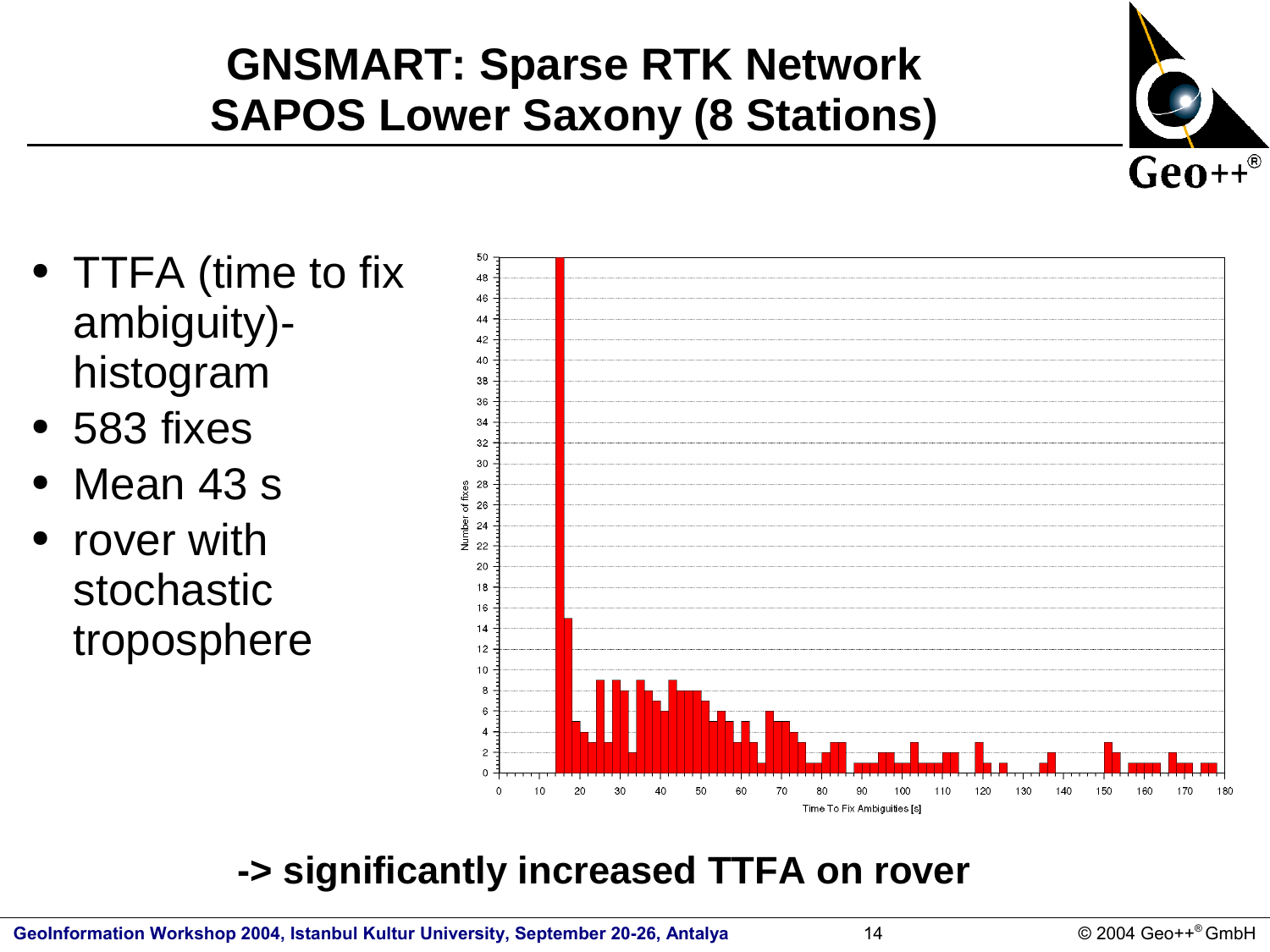### **Mixed distances in Network**

- combination of different reference station distances in one network
- small distances in developed areas
- long distances in desert areas
- Example: Brandenburg/Germany



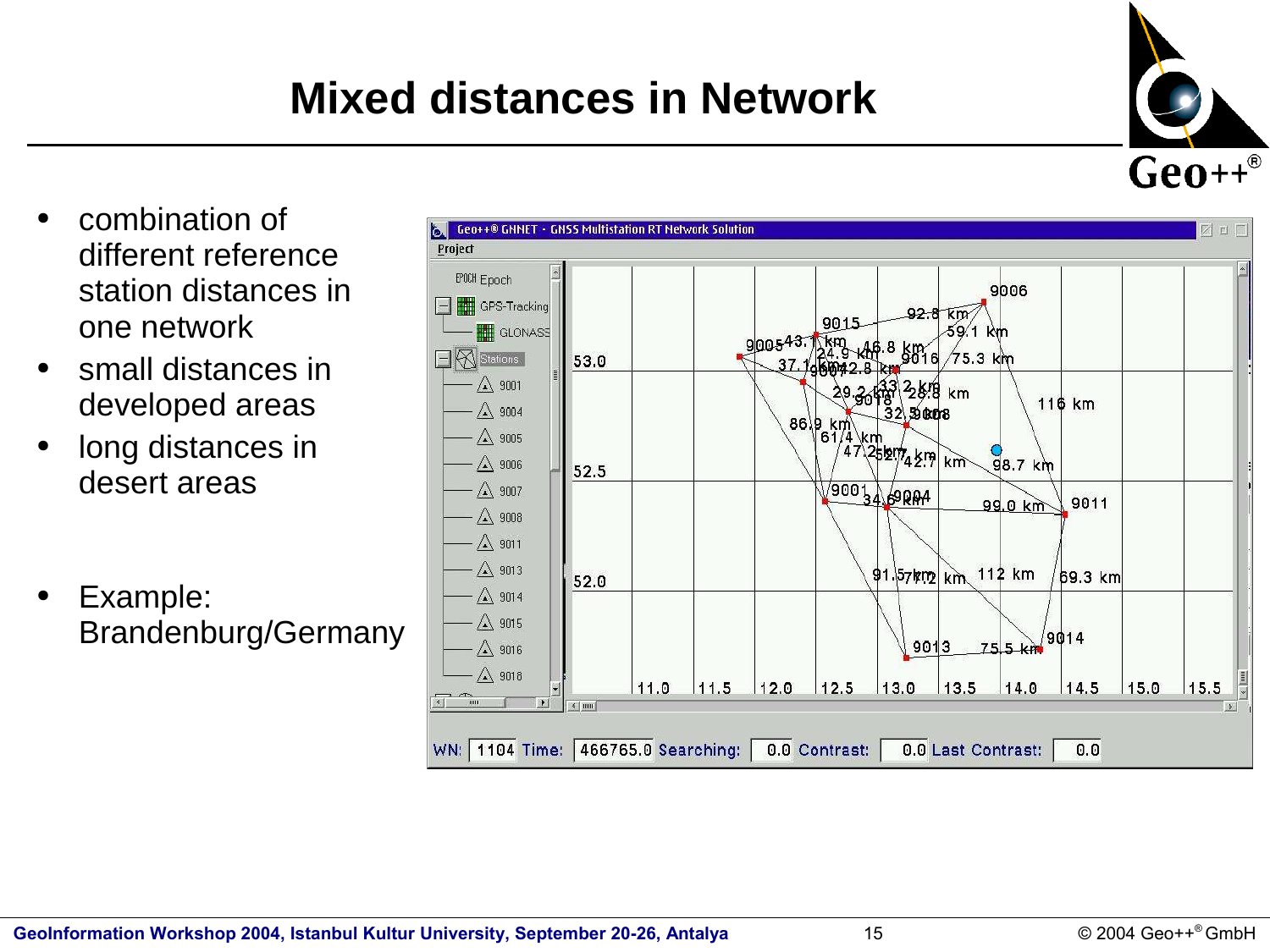## **Large Networks**



- nation-wide networks
- 1200 GSI stations
- 300-350 in reference network
- co-operating sub-networks
- homogenous network from user-view
- Example: PAS network (Mitsubishi/Japan)
	- Dynamic Datum included

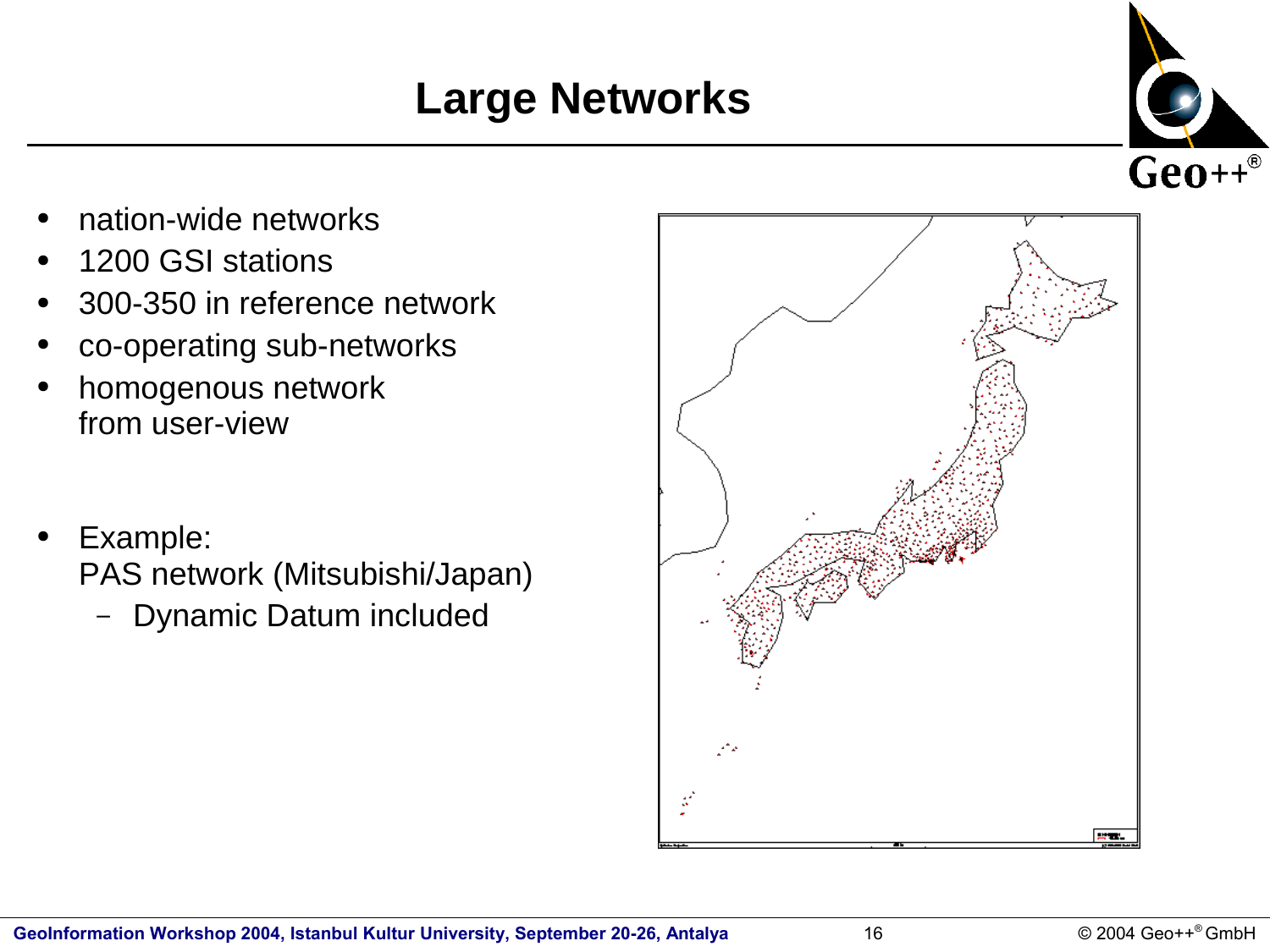

# State Space Representation of Network-RTK Information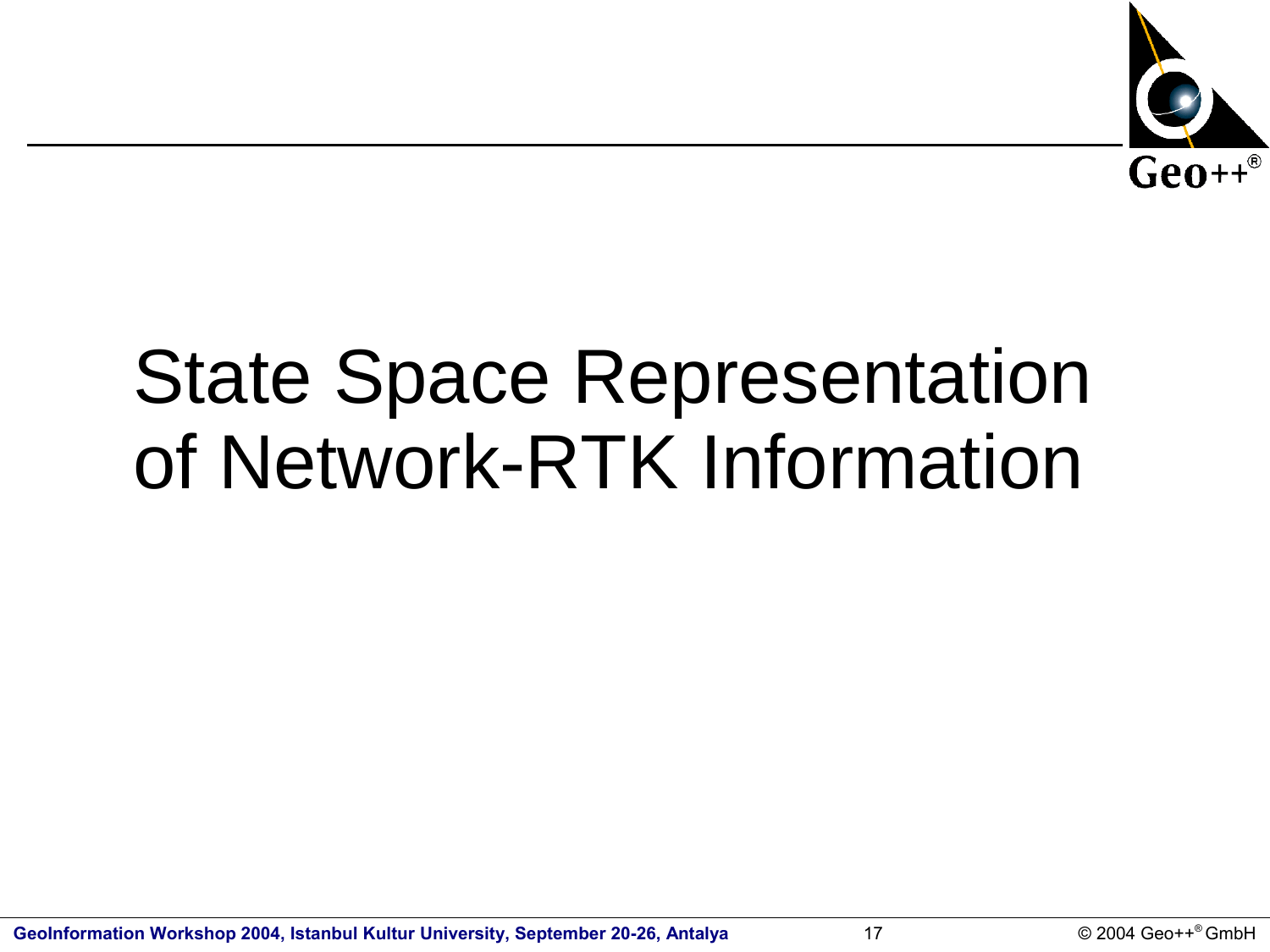# **GNSMART: State Space Representation**



- Advantages of State Space Representation (SSR) vs Observation Space Representation (OSR)
	- Broadcast Operation
	- Optimized Bandwidth
		- 200-300 bps (SSR)
		- $\bullet$  >=2400 bps (OSR-RTCM)
	- Information exchange between networks
- Disadvantages of SSR vs OSR
	- More complicated standardization due to necessity of consistent modeling
- Requirement: State parameters must maintain integer nature of carrier phase ambiguities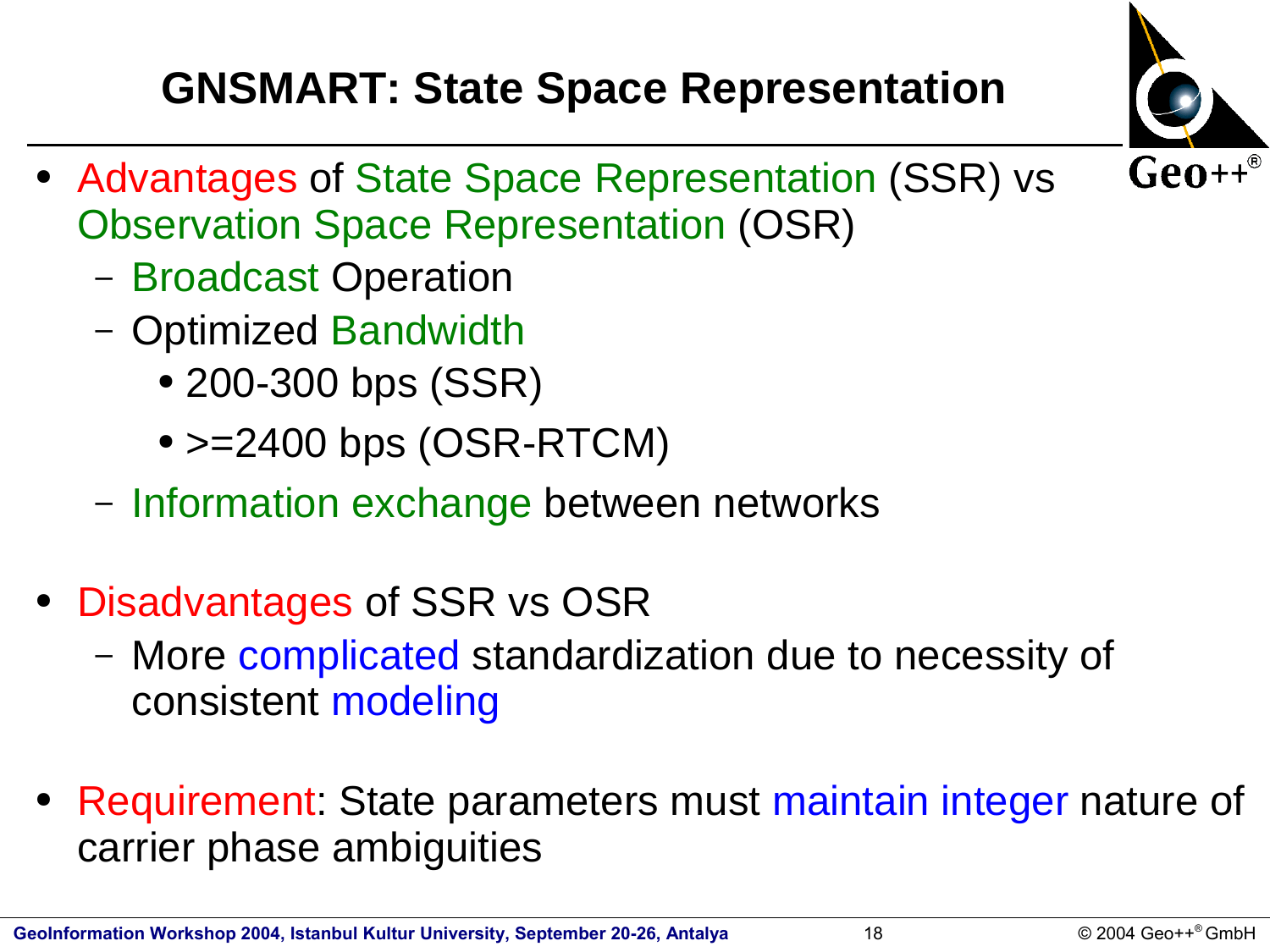#### **GNSMART: State Space Representation**

- Transmission rates and validity
	- Satellite clock few seconds global – Satellite Orbit 10-30 minutes global – Ionosphere minutes global minutes regional – Troposhere minutes regional

- Higher transmission rates often useful
	- only for practical reasons (minimized acquisition time)
- ToDo: standardization of models

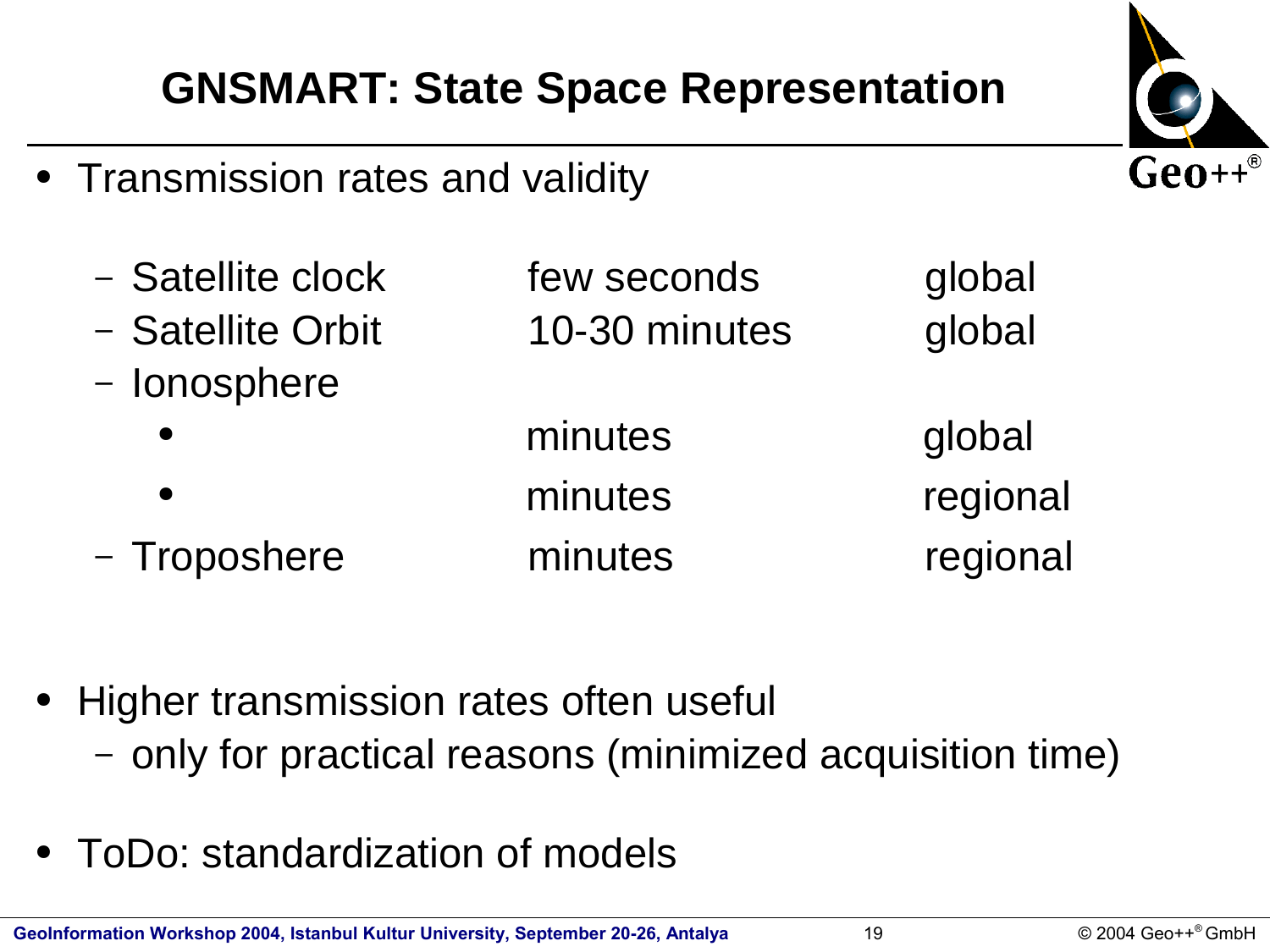#### **Conclusions**

- GNSMART is based on State Space Model which allows
	- best robustness
	- high performance
	- mixed distances in networks
	- very large networks
	- sparse networks
	- co-operating networks
	- hiearchical networks
- GNSMART State Space Model is required for State Space Representation
	- prepared for future representation techniqes